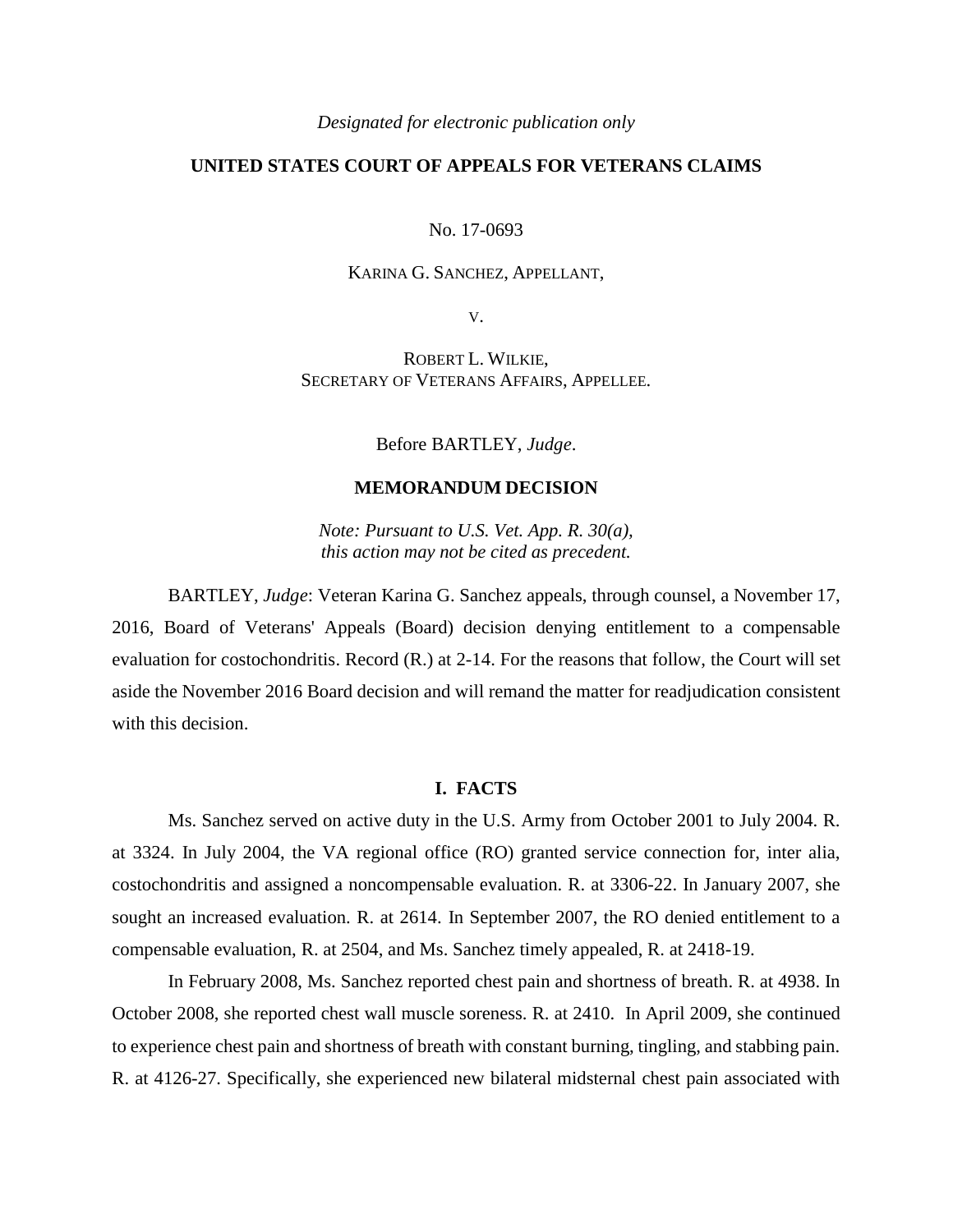body position and not exertion that occurred suddenly as an intense pressure then dissipated within seconds. R. at 4130. She received a trigger point injection in the right levator scapula/thoracic paraspinal muscles, R. at 4123, to treat, inter alia, right first rib syndrome and thoracic rib dysfunction and to assist with mobilization of right rib dysfunction to reduce midsternal pain. R. at 4131. The post-procedure examiner noted that the veteran "still has quite a bit of mechanical asymmetry" after in-service rib cage blunt trauma and that the prior trauma likely contributed to her right thoracic rib cage being more posterior than her left side with sternal tenderness and that she likely has mechanical restrictions of the thoracic rib cage with pain exacerbations with certain movements, especially deep inhalation and exhalation. R. at 4124.

In April 2010, Ms. Sanchez reported to a private emergency room with intermittent chest pain lasting 3 or 4 days, fatigue, and acute pain. R. at 1087-97. In March 2011, the RO issued a Statement of the Case continuing the noncompensable evaluation for costochondritis, R. at 2161, and the veteran timely appealed, R. at 2115-16. In February 2013, a VA examiner noted tenderness of the chest wall at about the ninth rib junction. R. at 596.

In April 2014, an examiner evaluated Ms. Sanchez's costochondritis using a muscle injury disability benefits questionnaire (DBQ). R. at 3466-80. The veteran reported a history of chest wall pain near the lower left side sternocostal junction with pain in the lateral floating rib, occasional pain with deep inspiration twice a month, sudden pain with deep inspiration, and continued pain in the floating rib. R. at 3467. The examiner diagnosed the veteran with a non-penetrating muscle injury in muscle group XXI, the thoracic muscle group, and noted normal muscle strength and no evidence of muscular atrophy. R. at 3469-70. The examiner determined that the veteran had no known pulmonary conditions and that the sporadic costochondrial pain did "not significantly limit[] respiration, chest wall expansion." R. at 3471.

In March 2015, Ms. Sanchez testified at a Board hearing that her costochondritis manifested with muscle spasms with severe pain that was treated with physical therapy with mobilization for four years. R. at 280-81. In June 2015, the Board issued a decision denying an increased evaluation for costochondritis. R. at 82-90. Ms. Sanchez appealed to this Court and, in June 2016, the Court vacated and remanded the matter pursuant to the parties' joint motion for partial remand. R. at 48, 43-47. The parties agreed that the Board provided inadequate reasons or bases because it failed to address the symptoms of shortness of breath during periods of pain and the April 2009 treatment note stating that the veteran likely would "experience mechanical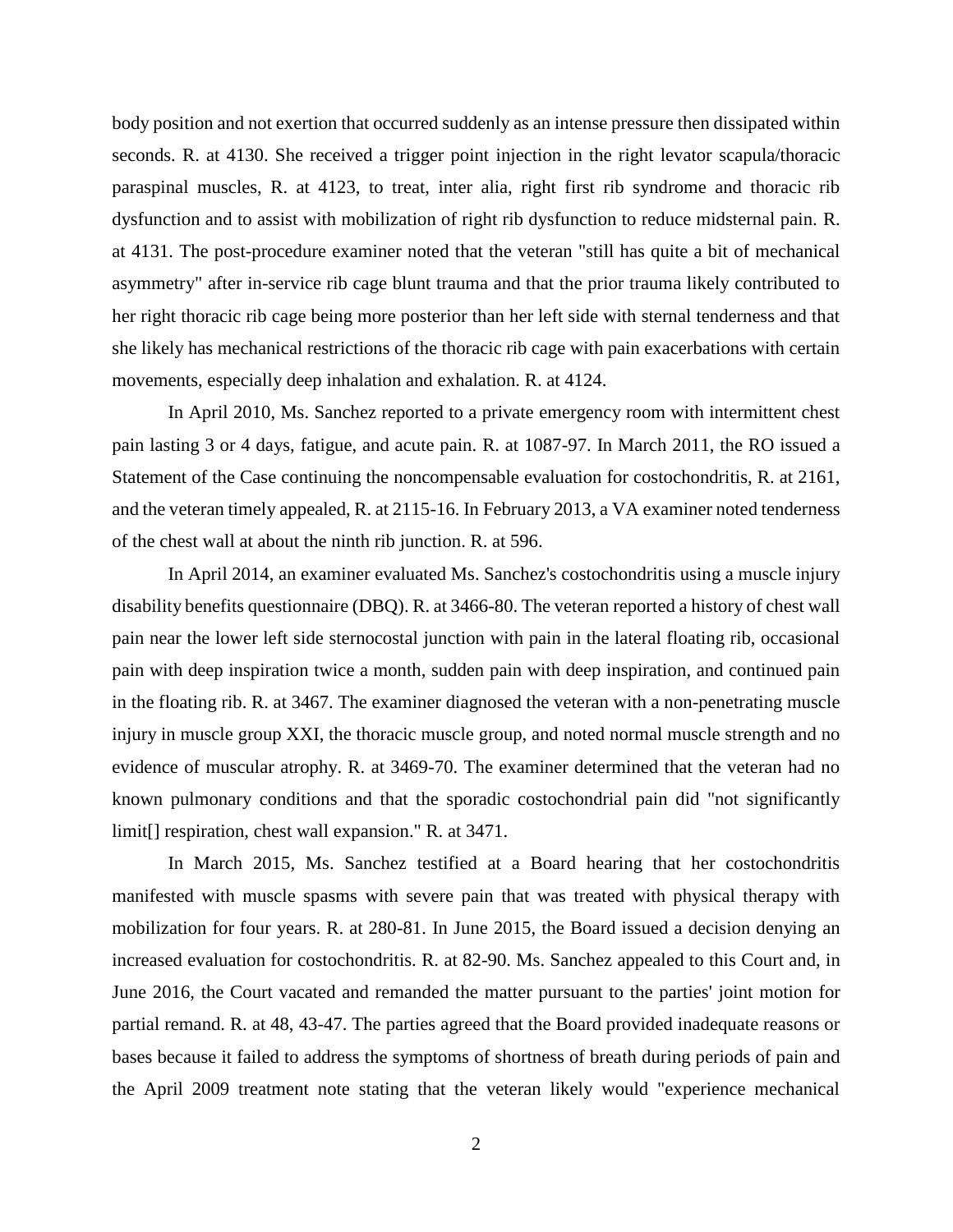restriction of thoracic rib cage," and, though the Board concluded that she suffered no limitation of function of the chest, the April 2014 VA examiner noted that pain was "not significantly" limiting respiration and chest wall expansion. R. at 46.

In November 2016, the Board issued the decision on appeal denying entitlement to a compensable evaluation for costochondritis. R. at 2-15. Specifically, the Board noted that the rating schedule does not include criteria for an evaluation of costochondritis and determined that costochondritis may be rated analogously as a musculoskeletal disability under 38 C.F.R. § 4.71a or alternatively as a muscle disability under 38 C.F.R. § 4.73a. R. at 7-8. The Board concluded that "because of the similar anatomical location and symptomatology," "the most appropriate" Diagnostic Code (DC) for Ms. Sanchez's costochondritis was DC 5320 for muscle group XX, spinal muscles of the thoracic region. *Id.* The Board also considered DC 5297 for removal of ribs and determined that, because no lay or medical evidence demonstrated the removal of the ribs associated with service-connected costochondritis, the DC did not apply. R. at 13. This timely appeal followed.

## **II. JURISDICTION AND STANDARD OF REVIEW**

Ms. Sanchez's appeal is timely and the Court has jurisdiction to review the November 2016 Board decision pursuant to 38 U.S.C. §§ 7252(a) and 7266(a). Single-judge disposition is appropriate in this case. *See Frankel v. Derwinski*, 1 Vet.App. 23, 25-26 (1990).

The Board's selection of a DC for the purposes of evaluating a service-connected condition is reviewed under the "arbitrary, capricious, an abuse of discretion, or otherwise not in accordance with law" standard of review. *Butts v. Brown*, 5 Vet.App. 532, 539 (1993) (en banc). As with any finding on a material issue of fact and law presented on the record, the Board must support its appropriate-DC determination with an adequate statement of reasons or bases that enables the claimant to understand the precise basis for that determination and facilitates review in this Court. 38 U.S.C. § 7104(d)(1); *Gilbert v. Derwinski*, 1 Vet.App. 49, 52 (1990). When assigning a DC by analogy for a disability not listed in the rating schedule, the Board's reasons-or-bases requirement is "heightened." *Suttmann v. Brown*, 5 Vet.App. 127, 134 (1993).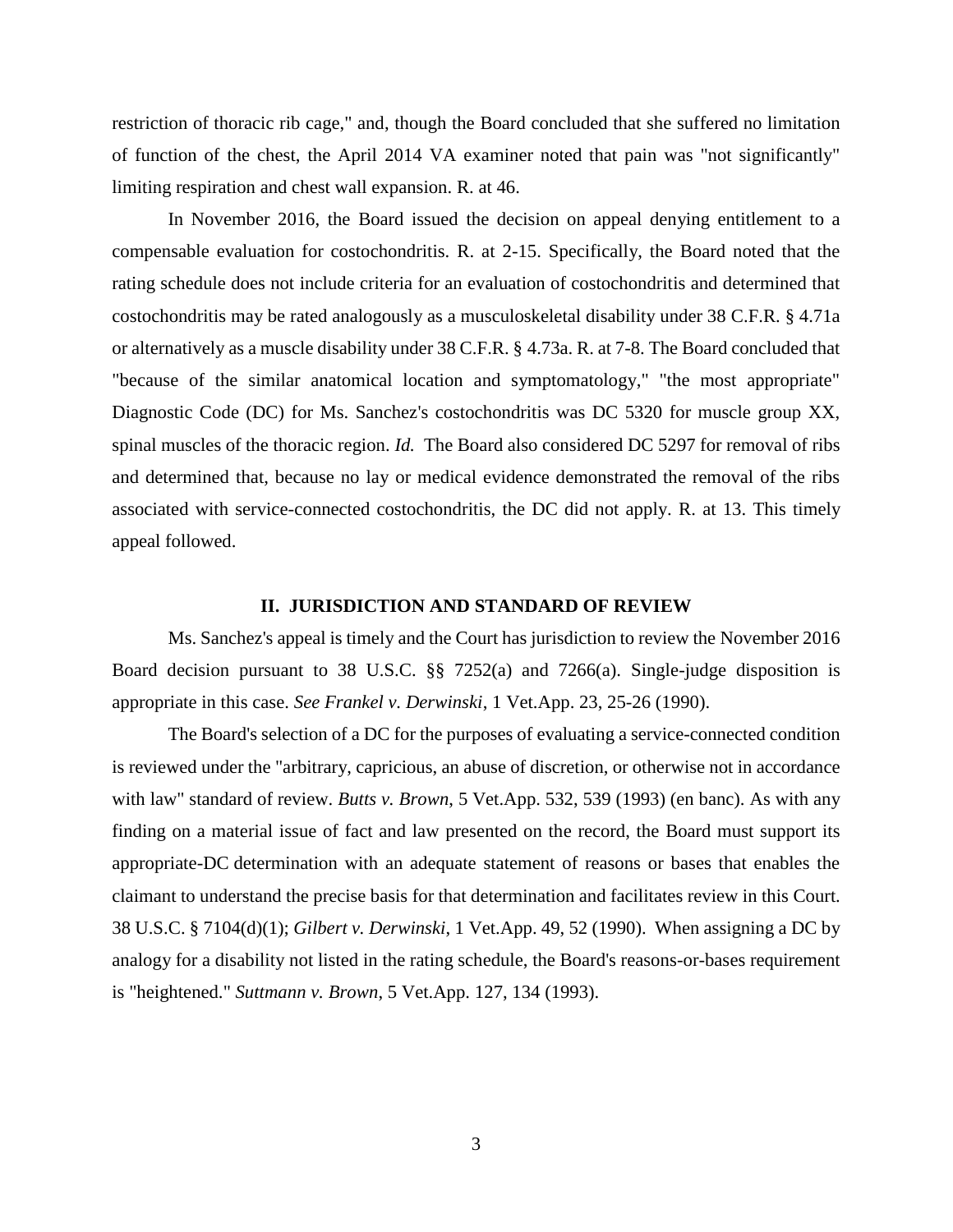#### **III. ANALYSIS**

Ms. Sanchez argues that the Board provided inadequate reasons or bases for its determination that every manifestation of her costochondritis disability was contemplated by a noncompensable evaluation under DC 5320 and that extraschedular referral was not warranted. Appellant's Brief (Br.) at 6-14. The Secretary argues that the November 2016 Board decision provided adequate reasons or bases and urges the Court to dismiss the appeal. Secretary's Br. at 6- 27.

Service-connected disabilities are evaluated using the criteria set forth in VA's schedule for rating disabilities. *Buczynski v. Shinseki*, 24 Vet.App. 221, 223 (2011). When a condition is specifically listed in the rating schedule, VA must apply the DC that specifically pertains to the listed condition to determine the appropriate disability evaluation. *Copeland v. McDonald*, 27 Vet.App. 333, 337 (2015). On the other hand, when a condition is unlisted, VA evaluates disabilities by analogizing them to listed disabilities. *Lendenmann v. Principi*, 3 Vet.App. 345, 351 (1992); *see* 38 C.F.R. § 4.20 (2018). Unlisted conditions should be rated "under a closely related disease or injury in which not only the functions affected, but the anatomical localization and symptomatology are closely analogous." 38 C.F.R. § 4.20.

Except as otherwise provided in the rating schedule, all disabilities, including those arising from a single disease entity, are to be evaluated separately. 38 C.F.R. § 4.25(b) (2018). However, "[t]he evaluation of the same disability under various diagnoses," a practice called pyramiding, "is to be avoided." 38 C.F.R. § 4.14 (2018). The rationale for the prohibition on pyramiding is that "the rating schedule may not be employed as a vehicle for compensating a claimant twice (or more) for the same symptom[s]; such a result would overcompensate the claimant for the actual impairment" suffered. *Brady v. Brown*, 4 Vet.App. 203, 206 (1993); *see Amberman v. Shinseki*, 570 F.3d 1377, 1380 (Fed. Cir. 2009) ("VA regulations caution against making multiple awards for the same physical impairment simply because that impairment could be labeled in different ways."). When determining whether separate evaluations are warranted, "[t]he critical element is that none of the symptom[s] for any . . . conditions is duplicative of or overlapping with the symptom[s] of the other . . . conditions." *Esteban v. Brown*, 6 Vet.App. 258, 262 (1994). In other words, "[i]f the appellant's symptoms are 'distinct and separate,' then the appellant is entitled to separate disability ratings for the various conditions." *Murray v. Shinseki*, 24 Vet.App. 420, 423 (2011) (quoting *Esteban*, 6 Vet.App. at 262).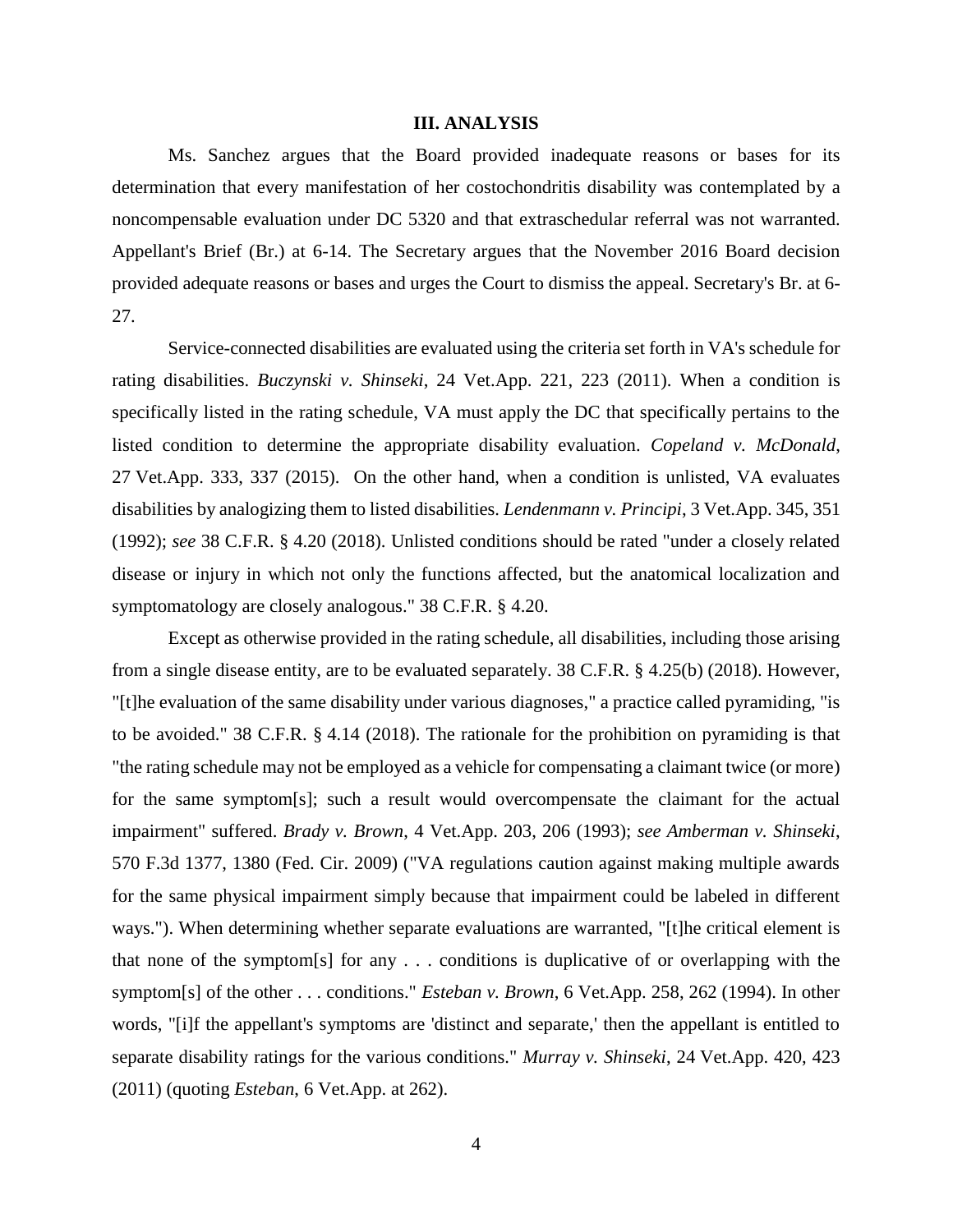VA evaluates all muscle disabilities pursuant to 38 C.F.R. § 4.56. The "cardinal signs and symptoms" of muscle disabilities are loss of power, weakness, lowered threshold of fatigue, fatigue-pain, impairment of coordination, and uncertainty of movement. 38 C.F.R. § 4.56(c) (2018). A slight muscle injury, evaluated as noncompensable, is a simple wound of muscle without debridement or infection that displays no cardinal signs or symptoms of muscle disability; a minimal scar; no evidence of fascial defect, atrophy, or impaired tonus; and no impairment of function or metallic fragments retained in the muscle tissue. 38 C.F.R. §§ 4.56(d)(1), 4.73. A moderate muscle disability is a through and through or deep penetrating wound without residuals of debridement or prolonged infection that displays one or more of the cardinal signs and symptoms of muscle disability, particularly lowered threshold of fatigue after average use; and objective findings will include entrance or exit scars; some loss of deep fascia or muscle substance; impairment of muscle tonus and loss of power; or a lowered threshold of fatigue when compared to the sound side. 38 C.F.R. § 4.56(d)(2).

In its November 2016 decision of appeal, the Board noted that the rating schedule does not include criteria for costochondritis and that rating by analogy was appropriate. R. at 7-8. The Board defined costochondritis as an "inflammation and associated tenderness of the cartilage (i.e., the costochondral joints) that attached the front of the ribs to the breastbone" and determined that the condition may be rated as a musculoskeletal disability or a muscle disability. R. at 8 (quoting GALE ENCYCLOPEDIA OF MEDICINE (4th ed. 2010) (internal quotations omitted)). The Board concluded that "[a]s such, the most appropriate" DC for Ms. Sanchez's costochondritis is 5320, for muscle group XX, spinal muscles of the thoracic regions, "because of the similar anatomical location and symptomatology." *Id.*

The Court finds that the Board failed to satisfy its obligation to provide heightened reasons or bases for its determination that DC 5320 is the most appropriate DC for evaluating the veteran's unlisted condition, costochondritis, in several regards. *See Suttmann*, 5 Vet.App. at 134. The Board's determination that muscle group XX, thoracic spinal muscles, was a similar anatomical location to costochondritis is contrary to the evidence of record. In April 2014, a VA medical examiner identified muscle group XXI, muscles of respiration and thoracic muscle group, as the muscle group that affects Ms. Sanchez's service-connected costochondritis. R. at 3468. The Court notes that VA evaluates group XXI muscle injuries under DC 5321, not DC 5320. 38 C.F.R. § 4.73, DCs 5320, 5321. To the extent that the Board determined that costochondritis, a condition that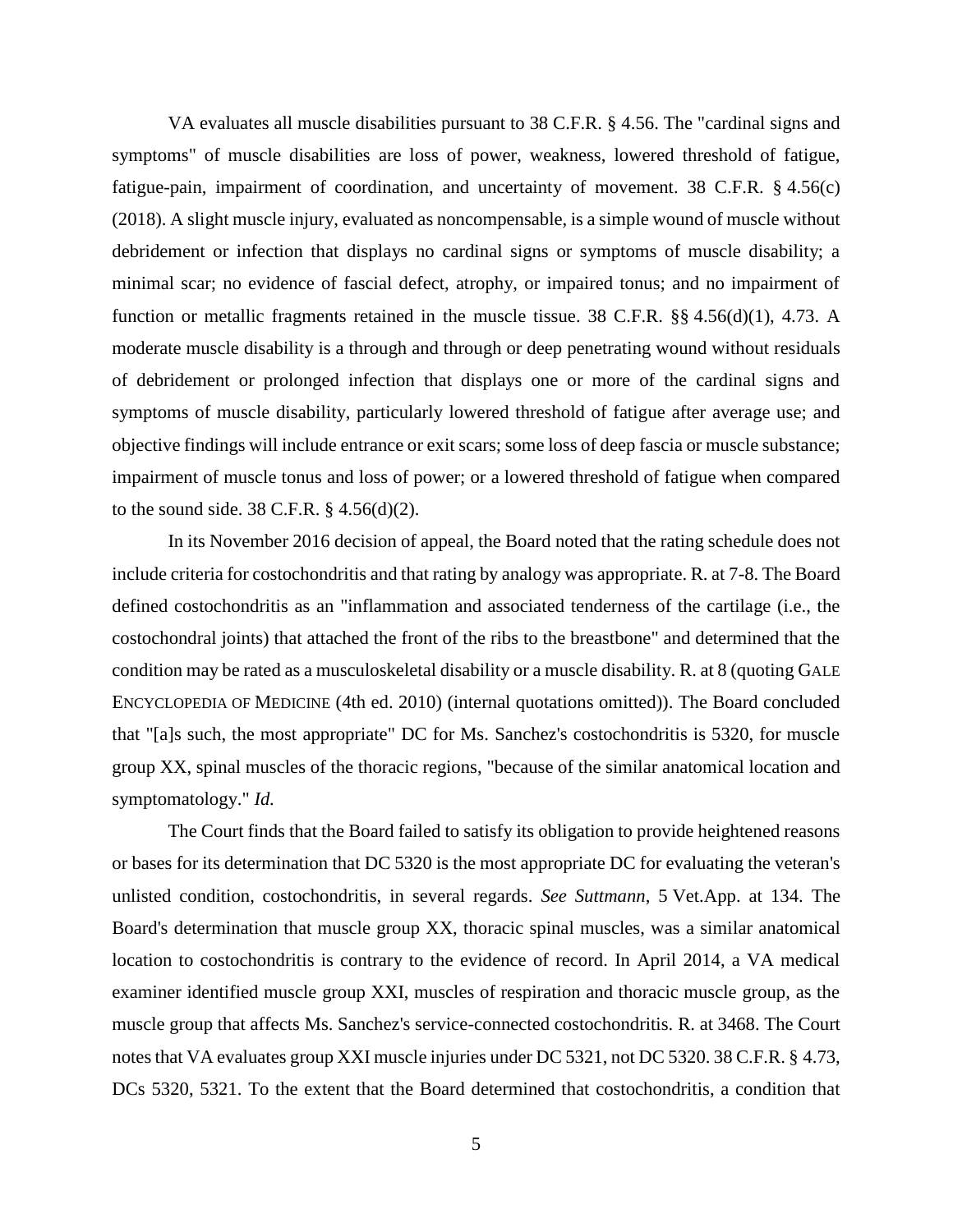affects the ribs and breastbone, was more appropriately evaluated as a spinal muscle condition rather than a respiratory muscle condition, the Court finds it provided woefully inadequate reasons or bases for that determination. *See Suttmann*, 5 Vet.App. at 134; *Gilbert*, 1 Vet.App. at 57 ("A bare conclusory statement, without both supporting analysis and explanation, is neither helpful to the veteran, nor clear enough to permit effective judicial review, nor in compliance with statutory requirements." (internal quotations omitted)). Furthermore, in determining that DC 5320 was the proper DC to evaluate Ms. Sanchez's costochondritis, the Board failed to discuss the functions affected by her condition or her symptoms. *See* 38 C.F.R. § 4.20.

Second, the Board failed to provide adequate reasons or bases for whether a separate evaluation was warranted for manifestations of Ms. Sanchez's costochondritis not addressed under DC 5320. *See Lyles v. Shulkin*, 29 Vet.App. 107, 113 (2017) (holding that, when evaluating a knee disability, manifestations of pain and swelling were not compensated under DC 5257 for recurrent subluxation and lateral instability); *Esteban*, 6 Vet.App. at 262. The Board considered DC 5297, which provides rating for the removal of ribs, and determined that, because no lay or medical evidence demonstrated that the veteran underwent rib removal, DC 5297 did not apply. R. at 13; *see* 38 C.F.R. § 4.71a, DC 5297. However, when VA evaluates an unlisted condition using analogous rating principles, VA may not require that the unlisted condition have all the characteristics of the analogous condition because that would not make sense. *See Green v. West*, 11 Vet.App. 472, 475-76 (1998). On the other hand, the Board did not discuss whether a separate evaluation may be warranted for her shortness of breath, mechanical asymmetry, and trigger point injection to assist with rib mobilization. R. at 4123-24, 4938; *see Thompson v. Gober*, 14 Vet.App. 187, 188 (2000) (per curiam order) (holding that the Board must address all potentially favorable evidence).

Third, the Board provided inadequate reasons or bases for its determination that a noncompensable evaluation for a muscle injury contemplated Ms. Sanchez's costochondritis disability. The Board noted that the veteran's costochondritis manifested with chest wall muscle soreness, first rib tightness, chest pain, mechanical restriction with certain movements, and fatigue, but concluded that such symptoms "do not rise to the frequency, severity, and duration of a moderate muscle disability." R. at 12. However, a slight muscle disability has *no* cardinal symptoms of muscle disability, including fatigue-pain or impairment of movement, and *no* impairment of function. 38 C.F.R. § 4.56(d)(1). A moderate muscle disability has *one or more*